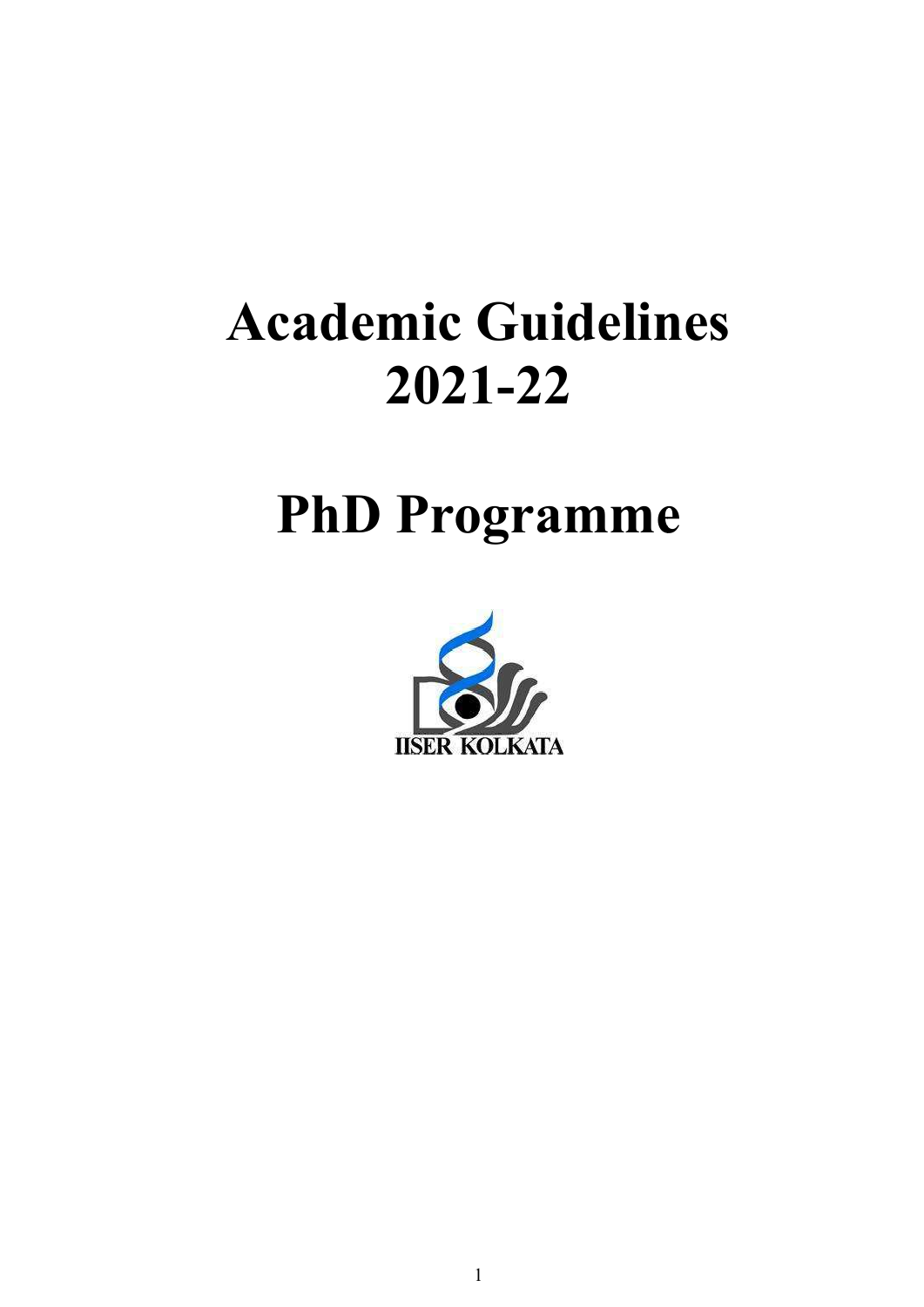## 6. PhD Programme

## 6.1. Introduction:

The goal of the Doctor of Philosophy (PhD) Programme at IISER Kolkata is to introduce students to cutting-edge research and to stimulate their intellectual development. IISER Kolkata strives to provide world-class training to its PhD students so that they gain the confidence to become an independent researcher. The Institute offers PhD Programme of five years tenure in the following disciplines – Biological Sciences, Chemical Sciences, Earth Sciences, Mathematics & Statistics, Physical Sciences, Space Physics, Computer Science, and Humanities and Social Sciences.

## 6.2. General guideline for the award of PhD degree:

IISER Kolkata awards the degree of Doctor of Philosophy (PhD) to a student who has successfully completed the stipulated Programme of research. The PhD Programme of research and its governing rules and regulations are formulated by the Academic Senate of the Institute. The Senate can modify or change the structure and the governing rules from time to time. To be eligible for the PhD degree, a student must submit a thesis embodying the findings of her/his research carried out under this Programme. The thesis should make original contributions of high quality, contributing to the advancement of knowledge, which will be judged by the experts in the relevant area. The award of PhD degree shall be made upon the recommendation of the Senate. The awarded degree will be "Doctor of Philosophy," and the certificate will mention the title and the year of the thesis.

## 6.3. Admission:

6.3.1 Protocol for student intake for PhD at IISER-K: The following points may be considered while choosing candidates for PhD at IISER-K:

- DoAA/ADoAA will inquire from the HoDs for requirement for PhD students in the respective departments
- The required information will reach DoAA/ADoAA though the departmental PGAC Conveners/HoDs.
- DoAA/ADoAA will request DoSA / Chief Warden to report on the availability of seats in hostels.
- DoAA/ADoAA will inform about the possible quantity of intake for the PhD Programme to the HoDs as approved by the Director through the PGAC members.The no. of students per faculty member cannot exceed the upper limit of 12.

## 6.3.2 Channels of Admission

## i. Regular Channel:

Selection to the PhD Programme is made twice a year - between May and July (for the Autumn Semester beginning in August) and between November and December (for the Spring Semester beginning in January). The PhD admission process is coordinated by the Post Graduate Academic Committee (PGAC) comprising of one faculty member from each department of IISER Kolkata with the support of the Academic Cell and the IT Cell. Advertisements are issued in the Institute website in February/March for the Autumn Semester and in August/September for the Spring Semester. Applications are accepted online through an application portal and all relevant information, including the selection list is published in the Institute website on pre-defined dates. Interviews are conducted by interview boards duly constituted by the respective departments in March/April/May for the Autumn Semester and in October/November for the Spring Semester.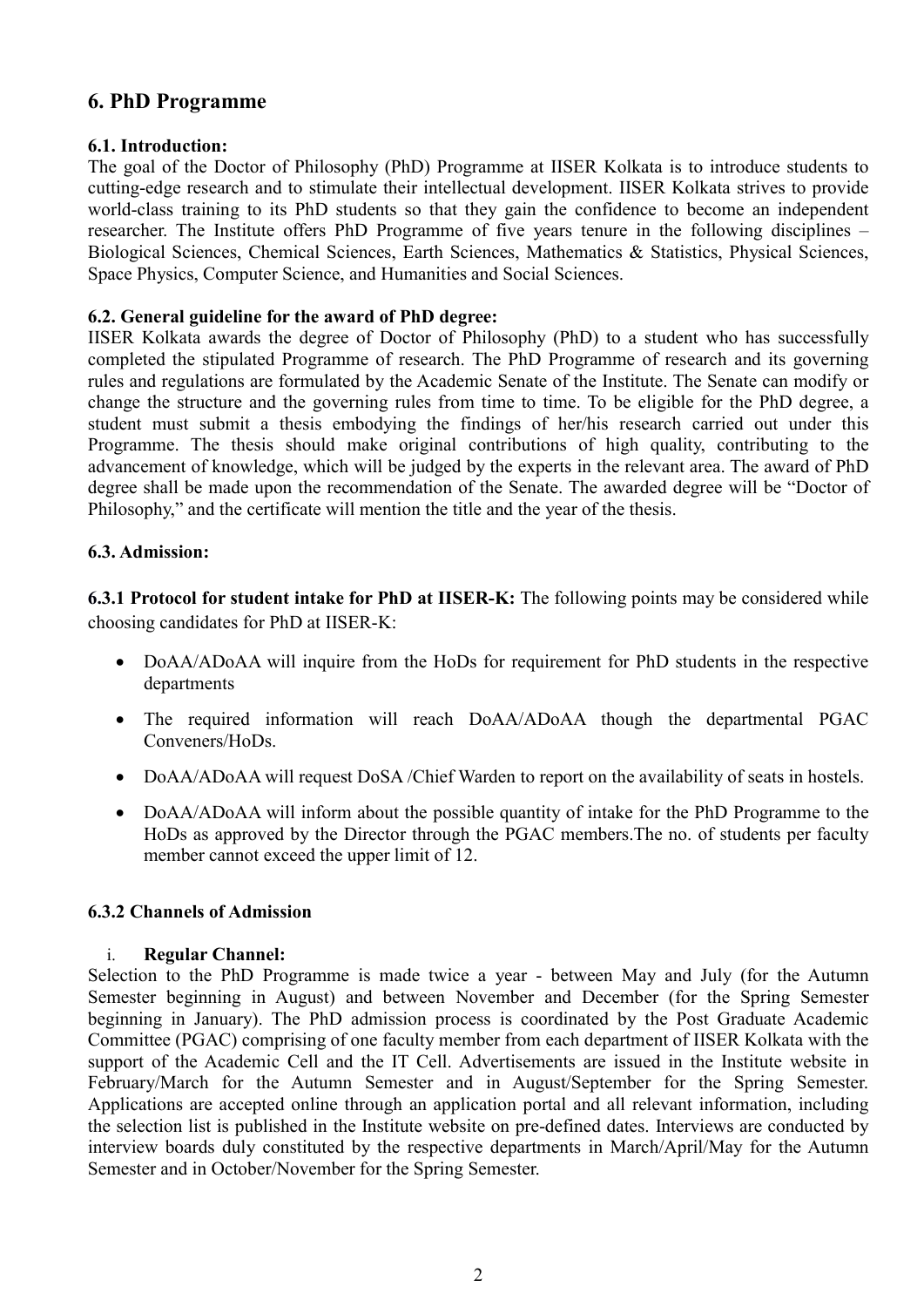The PGAC would provide all documents pertaining to the PhD admission to the Academic Cell for future records and reference.

## ii. PhD students joining from other Institutes:

If a student of another Institute/University wants to move to IISER Kolkata, he/she has to qualify through the regular admission process. Transfer of fellowship will be the responsibility of the candidate, the supervisor and the PGAC. The student will have to do all regular course-work, appear for the Comprehensive Examination and the Graduate Seminar, and, therefore, fulfil all the requirements of the PhD degree in the Institute of a regular applicant. In principle, this will be a fresh PhD admission, albeit of a shorter duration depending on the availability of the external fellowship.

## iii. Students working in sponsored projects:

Students working in sponsored projects in the Institute (as project JRF or equivalent position) are not entitled to join the PhD Programme automatically.

Project JRF student can enter the main PhD Programme of the Institute only if

- a) The student has qualified in at least one National level examination.
- b) The student goes through the rigorous PhD selection interviews.
- c) After the duration of the project unless the student earns his own fellowship, the supervisor will arrange for fellowship from his/her ARF or from other sources including other project(s).
- d) The student and the Supervisor sign a declaration agreeing to the condition mentioned above.
- iv. Students can be admitted under institute funding but the number of Institute-funded PhD students of a Department at any point of time cannot exceed the number of faculty members in the department.
- v. Part-time PhD: If a regular PhD scholar, who has worked at least two years at IISER Kolkata and has been promoted to SRF, gets a job and wishes to leave full-time PhD work, he/she may be allowed to complete the work as a part-time PhD student without any fellowship, subject to approval of the supervisor and the RPC. Such a student needs to present progress report to the RPC every year following the PhD norms of the Institute. The upper limit of the total PhD tenure for these candidates will also be 8 years (up to submission of the thesis).

#### vi. Students of newly joining faculty members from other universities / institutes:

If a faculty member of another Institute joins IISER-K, his/her existing students may be admitted as per the following rules.

- (a) If a student had joined the faculty member within the past three months, the student will have to give fresh interview at IISER-K.
- (b) A relatively older student (who joined more than three months ago) will present his/her work at IISER-K in front of a committee comprising the PGAC and the Head of the department where the faculty member has joined. This committee will interview the student before admission.
- (c) The committee will also review the coursework already done by the student in the previous Institute. In case of dissatisfaction, the Committee will recommend fresh course work at IISER-K.
- vii. Foreign nationals: Foreign nationals will be admitted to the PhD Programme only through the "Study in India" portal of MoE.The fees structure will be the same as that currently applicable to Indian PhD students. A fraction of those admitted through the "Study in India" Programme of MoE may enjoy tuition fee waiver as per MoE norms. The admitted students will be given accommodation in Institute hostels and the PhD students will receive a monthly fellowship at par with IISER Kolkata Institute fellowship.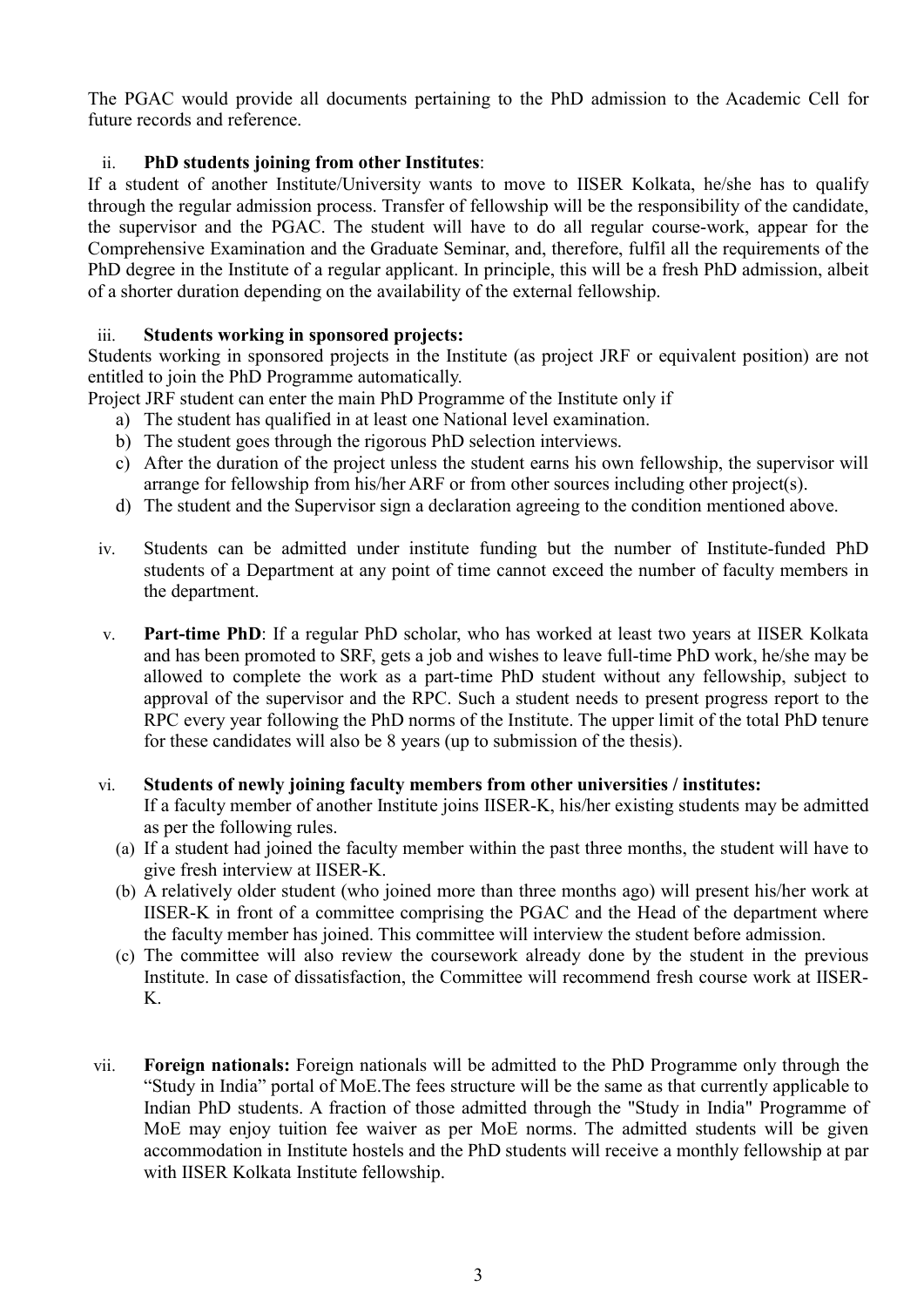## 6.3.3 Minimum Eligibility Criteria

- i. For students with own fellowship: Students with independent PhD fellowship from external funding agencies (e.g. CSIR, UGC, DBT, ICMR, INSPIRE, NBHM, etc.) and having a minimum of 55% marks in their Master's degree are eligible to apply for the IISER Kolkata PhD Programme. Industry-supported candidates may be considered as 'self-funded' and may be selected, provided they apply and get selected through the regular admission process of the PhD Programme. Initially INSPIRE fellows will be given provisional admission, confirmation of which is subject to receiving a final award letter from the INSPIRE. The concerned supervisors should ensure quality of research proposals which their PhD students submit to INSPIRE for fellowship activation.
- ii. For students without any fellowship: The areas in which Institute-funded PhD students will be taken will be announced in the PhD advertisement. An applicant must have qualified at least one national level exam, e.g. GATE, JGEEBILS, JEST etc. and must have a minimum of 55% marks in the Master's degree.
- iii. Students will also be admitted based on merit, for PhD, inter-alia, from students with CGPA of 8 and above (on scale of 10) in BS-MS, based on evaluation of projects submitted by them and such PhD students may be granted Assistantship in line with assistantship granted to B. Tech graduates from the IITs. (This is as per recommendation of the Council of NITSER vide Item No. 11.5 of its 11th meeting held on 18.07.2018.). The students need to express in writing to the respective departments by their  $10^{th}$ semester of the BS-MS Programme about their decision to join IISER-K. The shortlisted candidates need to appear for an interview conducted by the department along with the new candidates and the list of selected candidates upon the approval of the Director can be offered admission. Discontinuity in their education is not permitted. Unless these students have an external fellowship, they can be considered as institute funded fellow and their number is limited by the maximum number of institute funded students of the department (see section 1.15 (iv) of the General Guidelines for all programmes)
- iv. The minimum eligibility criteria mentioned above may change time to time upon recommendation by the Senate.
- v. Fulfilling the minimum eligibility criteria does not ensure that a candidate will be called for the interview. Additional criteria might be set by the departments based on academic records, experience and research interest of the candidates.
- vi. Relaxation for SC/ST & OBC candidates will be as per prescribed Government of India norms.

## 6.4 PhD Registration:

- i. The selected candidates are required to complete the online registration process after paying the requisite fees through online transaction [the registration period and the current fee structure can be found on the Institute website (https://www.iiserkol.ac.in/web/en/student-affair/feestructure/#gsc.tab=0)]. However, until the verification of the documents is done by comparing with the originals, the registration will be considered to be 'provisional'.
- ii. A department may choose to offer PhD position to the wait-listed candidates once the registration deadline is over for the first listed candidates.
- iii. Students waiting for their final Masters Degree result may be provisionally selected for PhD Programme but they must furnish the final result (mark-sheet) satisfying the qualification criteria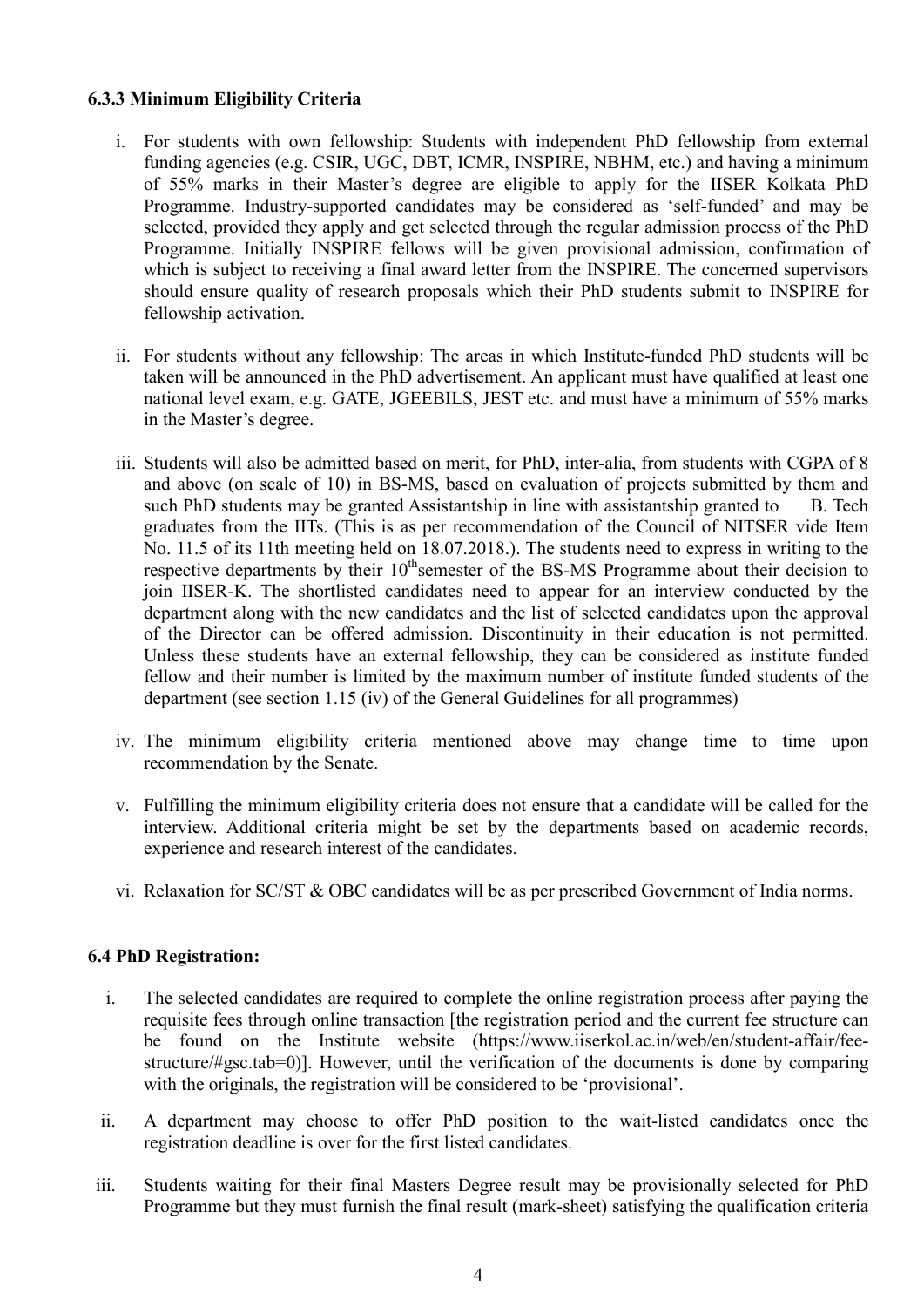within 30 days from the date of admission. Scholarship will not be given to the provisionally admitted students until the production of the final result. After the production of the final result, the fellowships for the preceding months will be released with a retroactive effect. If a provisionally admitted student fails to meet the eligibility criteria in his/her final results, admission to IISER Kolkata will stand cancelled.

- iv. Copies of joining report and attested forms of the new batch of externally-funded PhD students are to be submitted through the thesis supervisor, to the Academic Office within two weeks of their joining IISER Kolkata.
- v. The valid tenure of the PhD registration will be 8 years  $(5+1+1+1=8)$ . Extension beyond the fifth year will require recommendation of the RPC each year on the basis of annual progress report and presentation. The fellowship will be valid for 5 years only. PhD students can continue getting fellowship from other external agencies if such funding is available to their supervisors.

#### 6.5 PhD Orientation and signing of ethics and safety declarations:

Each department conducts an orientation for the fresh batch of PhD students, normally within two working days of PhD registration. During the orientation, the concerned HoD welcomes the students and introduces them to the departmental PGAC Convener. The students are briefed about the department's activities, course choices, research ethics and about general PhD rules. Students have to sign a declaration pertaining to research ethics and safety and submit to their respective departmental office. Any other general queries of the students are also addressed during the orientation.

#### 6.6 Appointment of PhD Supervisor:

6.6.1 Generally, a supervisor will be assigned to a student by the PGAC within two weeks from the date of admission through mutual consent. All regular faculty members of the institute can supervise PhD students. Any regular faculty member whose service is remaining for 5 years or less but more than three years may take fresh PhD students. However, a co-supervisor should also be allotted to such students. Any regular faculty member whose service is remaining for 3 years or less can only act as Co-Supervisor to fresh PhD students. The above will be intimated by the concerned department to the Academic Office prior to obtaining approval from the Competent Authorities.The departmental PGAC should send all the records related to supervisor allotment to the Academic Cell within three months from the start of the semester.

6.6.2 Interdisciplinary work: A student may join, with permission from the Heads of both the departments, a regular faculty from a department other than the student's parent department. In that case, he/she is assigned a Programme Advisor from his/her parent department. In addition, the student will have to fulfill a part of the PhD coursework requirement (including the Comprehensive Examination and Graduate Seminar) of the parent department. Specifically, he/she will have to take a minimum of two courses (out of the total number of courses required for PhD coursework) from both departments which will be monitored by the Programme Advisor. His/her PhD degree will be awarded from his/her parent department.

6.6.3 Supervision by faculty members on contract: Faculty members on contract may also supervise a PhD student provided a regular faculty member from the same department is allotted as co-supervisor, with the understanding that the co-supervisor will supervise the PhD student in the absence of the faculty member on contract. In case co-supervisor leaves the Institute, the faculty member on contract may continue as supervisor, and the department will have to allot another co-supervisor.

6.6.4 Co-supervisor from another Institute/University: Faculty members of IISER Kolkata can act both as co-supervisor for students and choose co-supervisors from other institutes. In order to induct a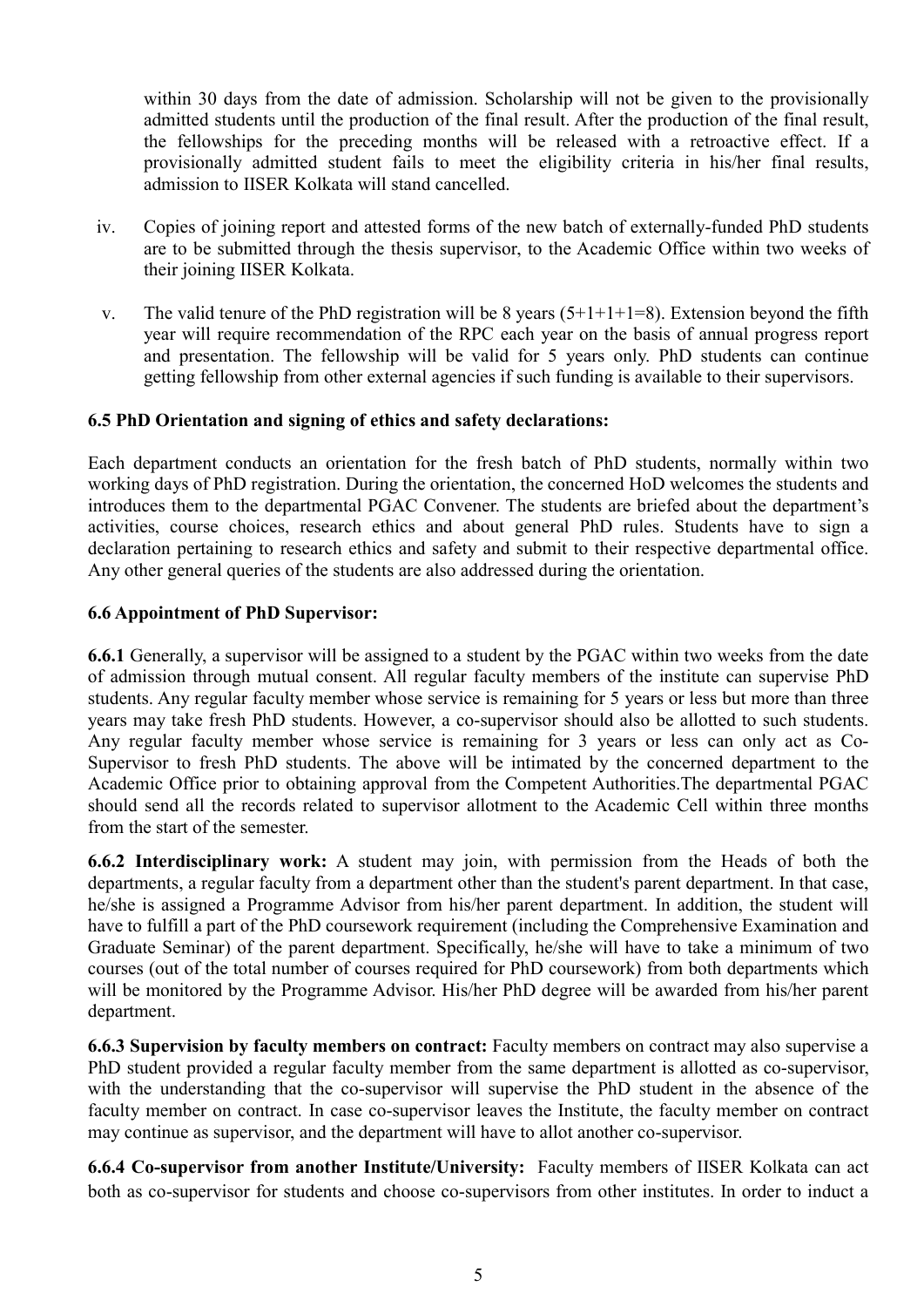faculty member of another Institute as a co-supervisor, the supervisor has to submit a request to the DoAA/ADoAA, forwarded by the HoD and the PGAC Convener, along with a written consent from the concerned external faculty. If a student is externally funded then this information should also be communicated to the funding agency.

## 6.6.5 Change of PhD Supervisor:

- i. Change of supervisor is generally discouraged and is permitted only under very special circumstances. This will be decided by the DoAA/ADoAA on the recommendation of the HoD and the Departmental PGAC convener after obtaining the consent of (i) the student, (ii) the present Supervisor(s) and (iii) the proposed Supervisor(s). For the externally funded candidates, rules of the respective funding agency will be followed.
- ii. If the supervisor(s) leave/s the Institute permanently or goes on leave for a period of more than six months, the Departmental PGAC convener and HoD shall provide a co-supervisor in consultation with the supervisor and the student. The supervisor should officially intimate the HoD and the PGAC Convener, and should initiate the process of allotment of new Supervisor/Co-Supervisor for all of his/her students. No-dues clearance for the supervisor from the concerned department should be issued only after this process is completed.
- iii. If a supervisor goes on leave for a period of less than six months but more than two weeks, HoD may appoint a supervisor in-charge in consultation with the supervisor for that period.
- iv. In case the thesis supervisor leaves the institute on deputation or on lien, an Administrative Guide or a Programme Advisor will be suggested by the supervisor and approved by the Institute, through the HoD, to help the student in administrative formalities.

6.6.6 Students enrolled with a faculty member who is retiring on superannuation: Students enrolled with a faculty member who is retiring on superannuation have to complete their pre-submission viva within one year of the retirement of the faculty member. If the student fails to complete this requirement within a year, then the co-supervisor becomes the supervisor of the student, and the former supervisor becomes the co-supervisor.

## 6.7 PhD Course Work:

- i. PhD students of IISER Kolkata must undergo rigorous PhD course work. The purpose of the coursework is not just to prepare the student for the research he/she is going to conduct, but also to enable the student to acquire a comprehensive understanding of the overall discipline, which is needed for a fruitful career in teaching and independent research.
- ii. A student must register for the courses online before the semester starts, avoiding any clash in the timetable.
- iii. Each department may fix its own minimum number of credits; however it should not be less than 16 credits. This minimum number of credits set by a department has to be earned within the first year by a PhD student of the respective department to get the PhD degree. Only under exceptional circumstances, the coursework may spill into the  $3<sup>rd</sup>$  semester, with permission from the DoAA/ADoAA.

| Name of the Department/Centre | Minimum nos. of credits required |
|-------------------------------|----------------------------------|
|                               | for PhD coursework               |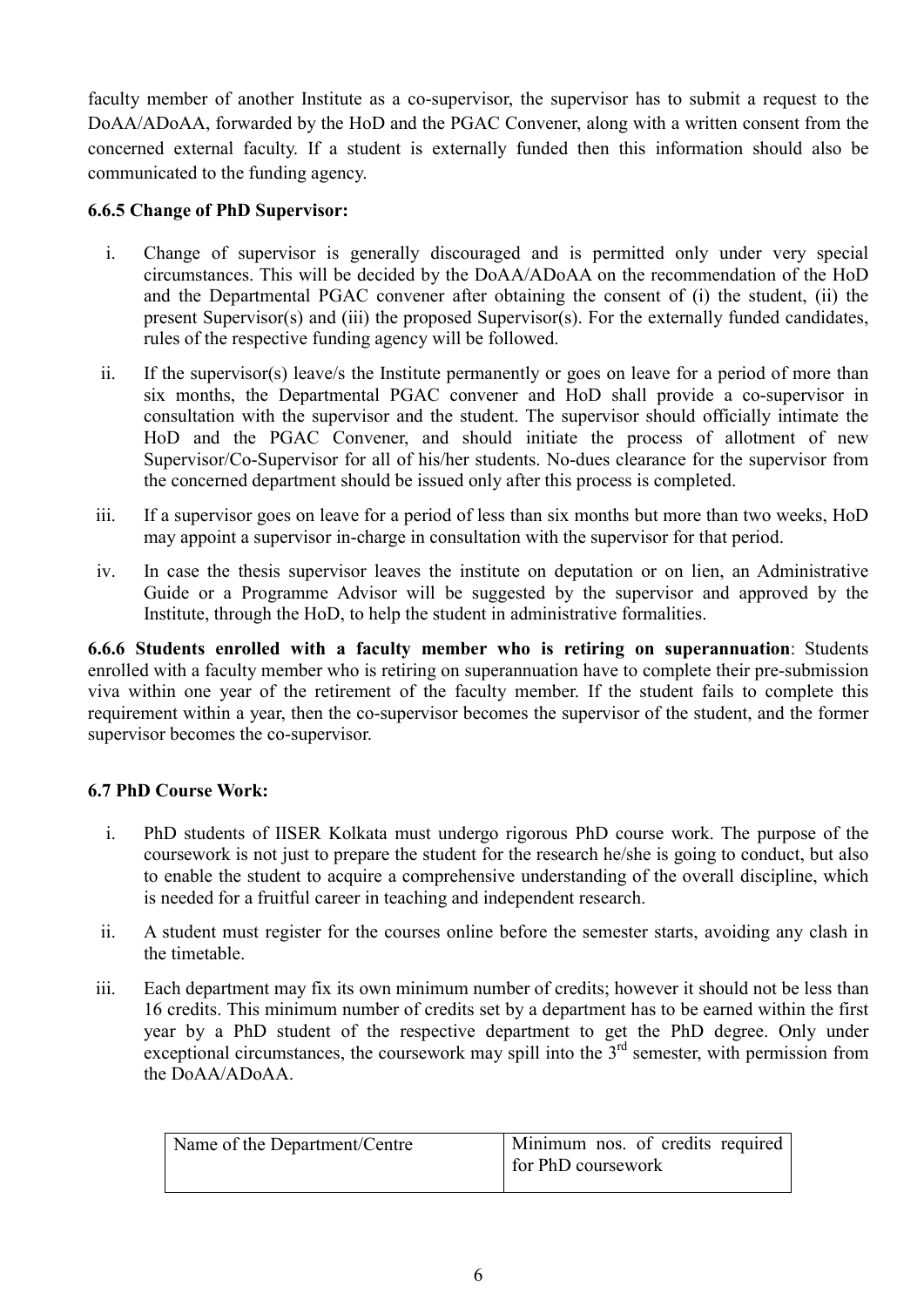| Department of Biological Sciences                | 16  |
|--------------------------------------------------|-----|
| Department of Chemical Sciences                  | 16  |
| Department of Earth Sciences                     | 16  |
| Department of Mathematics & Statistics           | 24  |
| Department of Physical Sciences                  | 24  |
| <b>CESSI</b>                                     | 24  |
| Department of Humanities and Social<br>Sciences  | -16 |
| Department of Computational and Data<br>Sciences | -16 |

- iv. The courses to be taken by the PhD students are decided by the respective departments in consultation with the supervisor. The coursework should include one course on Research Methodology (of 4 credits).
- v. The student should consult the PhD supervisor (or the departmental PGAC convener if the PhD supervisor is not assigned) before choosing the courses.
- vi. On approval of the departmental PGAC a student may take a PhD level course offered by another department as long as they meet the prerequisites (if any). Out of the total number of courses, at most two can be taken from other departments.
- vii. For IPhD students all the PhD courses will be waived except the Research Methodology course (if not done during IPhD course work). If a BS-MS student of IISER Kolkata joins the PhD Programme, the coursework may be partially/fully waived upon recommendation from the Research Progress Committee, the departmental PGAC convener and the supervisor.
- viii. For the successful completion of the PhD course work, a student must get grade 'C' or above in each of the courses taken. It is mandatory to complete the PhD coursework to continue in the PhD Programme.
	- ix. In case a student is unable to secure grade 'C' in a course, s/he will be allowed to sit for a supplementary examination for that course, or to choose another course. If the student fails in the new course as well, s/he will be allowed one last attempt for supplementary examination. PhD students who fail in coursework will be allowed to complete the required number of credits within the first 3 semesters of joining, failing which the student will have to leave the Institute.
	- x. The Academic Cell will keep track of the students who cannot secure a minimum of Grade C and will initiate the process of termination of their studentship.

#### 6.8 Review of Progress:

6.8.1 Research Progress Committee (RPC): A 3-Member Research Progress Committee (RPC) will be constituted for all research scholars. The committee will comprise the Supervisor, and two other faculty members from any department (nominated by the supervisor). External faculty members may also be invited to join, depending upon requirements. The RPC will monitor and identify problems faced by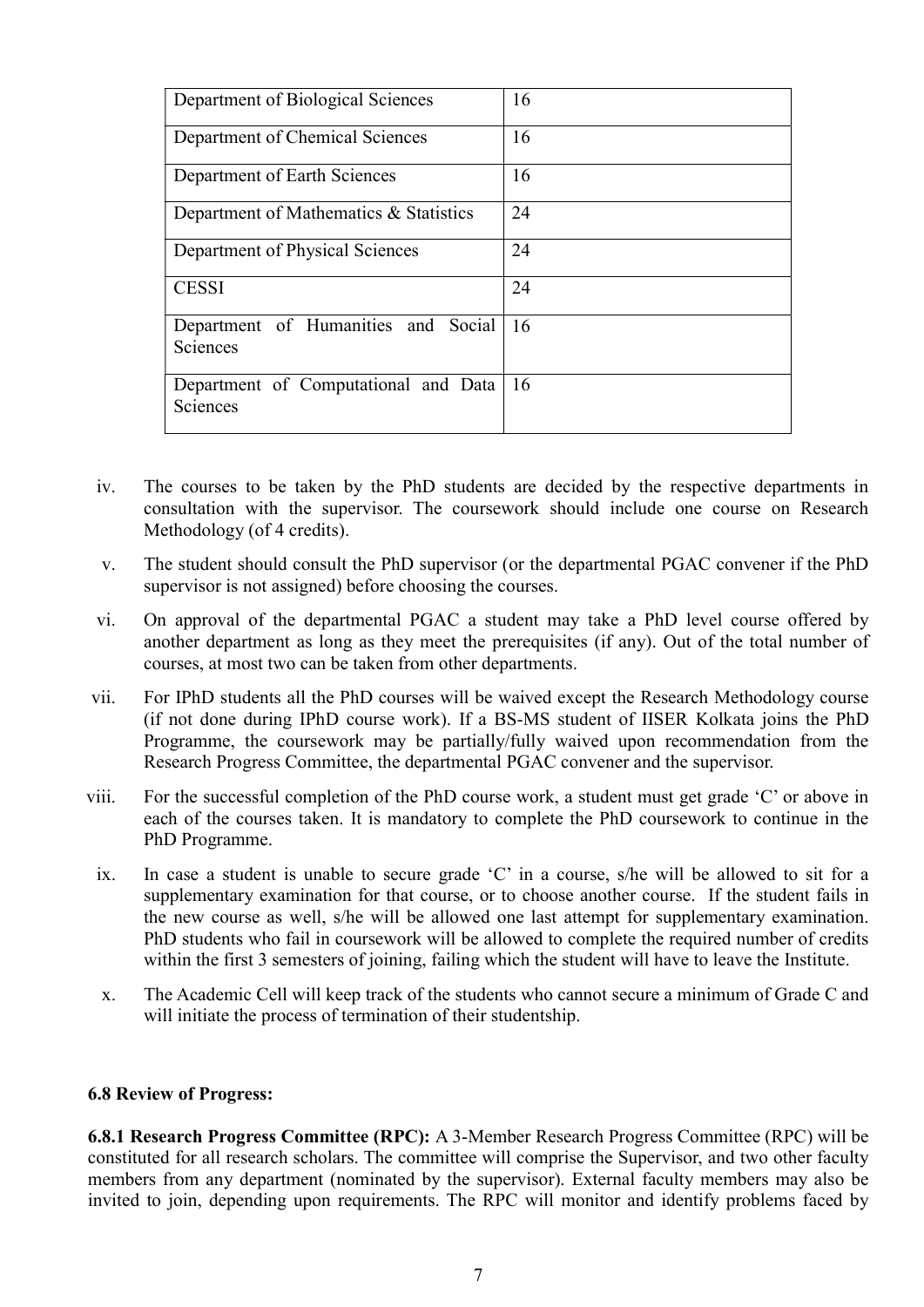students, if any, at an early stage. Students will have to submit a Progress Report and will have to present a talk in front of the RPC once a year. SRF up-gradation interview, as well as pre-submission open seminars, can be initiated only on recommendation of the concerned RPC and PGAC. The submission of a thesis should be approved by the RPC on the basis of a pre-submission open seminar.

#### 6.8.2 Annual Progress Report:

- i. Every PhD student is required to prepare and submit an Annual Progress Report to the RPC. After the RPC meeting, if the progress report is approved, it has to be communicated to the Academic Cell. The failure to submit the APR on time will lead to the discontinuation of fellowship.
- ii. The externally-funded students should send the annual progress report to the funding agency and should also submit a copy to the Academic Cell for record.

6.8.3 Annual review by the RPC: A student has to give a talk at least once in every yearbefore the RPC summarizing his/her progress, and the RPC is expected to advise him/ her and recommend critical steps.

- i. At the end of the 1st year, a student is supposed to have (a) completed the coursework, (b) identified the problem (can articulate the questions he/she is asking), and (c) done some literature survey to learn what is already known on that topic.
- ii. At the end of the second year, a student is supposed to have completed the above items that may have remained incomplete after the 1st year. In addition, by this time the literature survey must be thorough, he/she must identify the methodology to be followed, and should be able to do at least one piece of work that is either communicated or is ready for communication. If these conditions are satisfied, the RPC recommends conduction of the JRF to SRF up-gradation exercise. Otherwise it may be deferred by a few months.
- iii. At the end of the 3rd and the 4th years the student should present the incremental work done in the preceding year, and the papers published. By the middle of the 5th year the student should be in a position to write his/her thesis. The RPC meeting should be conducted at this stage. Finally, a last meeting of the RPC recommends conduction of the pre-submission open seminar and submission of the thesis.
- iv. The timing of the RPC meetings is not hard and fast. The supervisor may decide convenient timings. For example, the RPC meeting after the 2nd year may be scheduled after the student has completed one piece of work, so that the same RPC meeting can recommend the conduction of the SRF up-gradation exercise. The meeting after the 4th year may be scheduled when the student is ready to write his/her thesis.

## 6.8.4 Comprehensive Examination:

A comprehensive examination is defined as a means to evaluate a student's comprehensive understanding of his/her discipline, ability to pose scientific questions and grasp of the methodology of doing research. The examination will test whether the student has sufficient preparation to continue research as a PhD student in the respective department of the Institute.

Comprehensive examination for PhD students will be conducted by the respective RPCs. It should normally be conducted within one month from the completion of coursework. If a student fails, he/she will be given a second chance within three months of the first attempt. If fails again, he/she may be asked to leave the programme.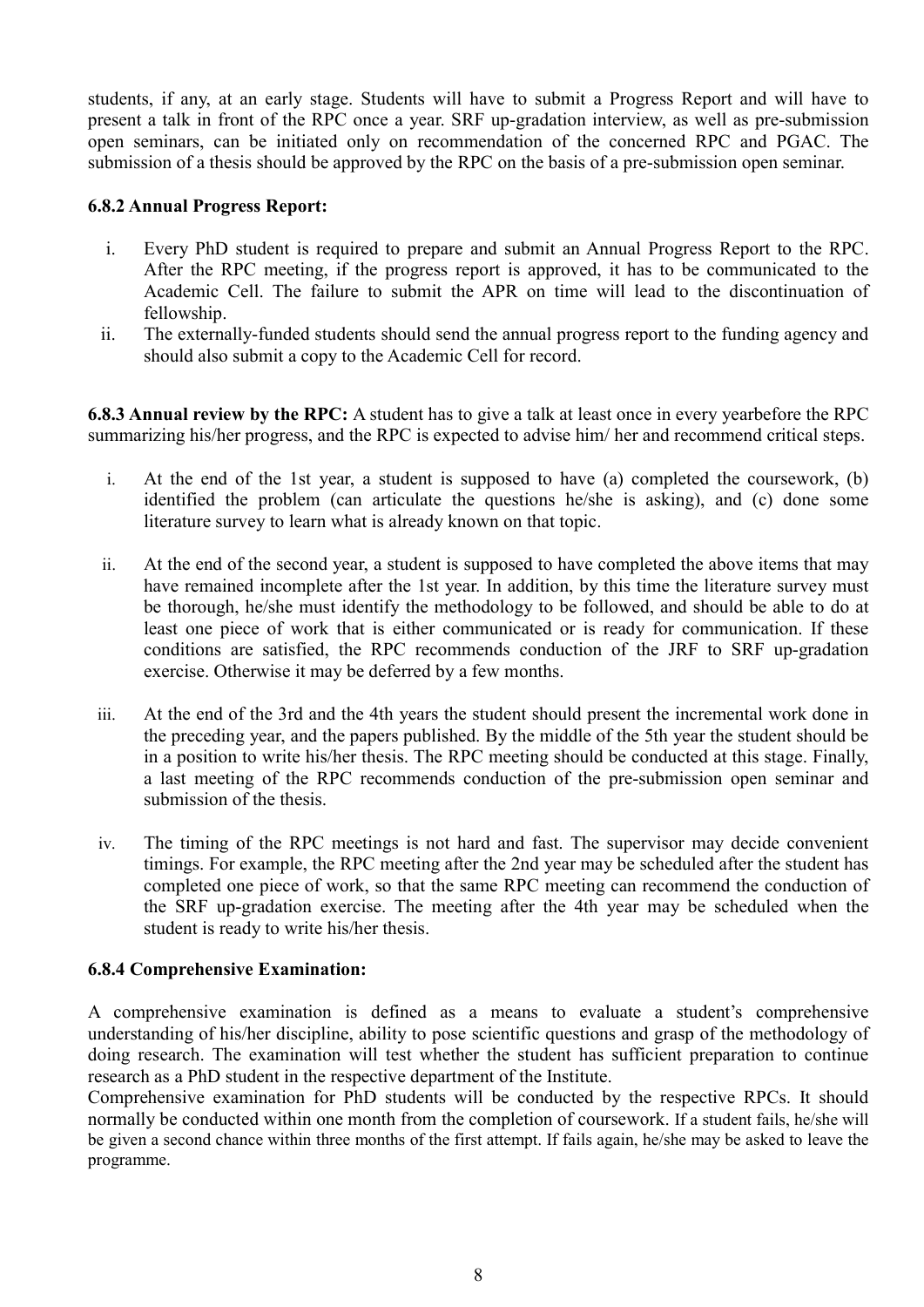## 6.9 Fellowship and Tenure:

- i. For students with independent fellowship the amount of fellowship/contingency and tenure will be as per the norms and conditions of the concerned funding agency. Such students must initiate the process of fellowship activation immediately after joining and must submit copies of relevant forms to the Academic Cell for records.
- ii. For Institute-funded PhD students the fellowship amount will be as per MoE norms. The fellowship tenure of Institute-funded fellows will be five years.

## 6.10 Contingency grant:

- i. For students with independent fellowship the amount and the duration of contingency fund will be as per the norms and conditions of the concerned funding agency.
- ii. Contingency fund will not be available for students funded by IISER Kolkata.

## 6.11 JRF to SRF upgradation:

- i. A student should normally spend two years at the JRF level and will be upgraded to SRF level subject to fulfilment of certain criteria.
- ii. If the supervisor feels that the progress has been satisfactory, he/she will convene a meeting of the RPC at the end of the 2<sup>nd</sup> year. The RPC should check if the student has done a thorough literature survey, has decided the methodology to be followed, and has done at least one piece of work that is either communicated or ready for communication. If these requirements are satisfied, the RPC will recommend the conduction of the up-gradation exercise.
- iii. The department will arrange an upgradation interview for the student. The progress of the student would be evaluated by a selection committee comprising the PhD supervisor, the Joint/Co-Supervisor, the PGAC Convener/nominee and an External Expert (of the rank Associate Professor and above) from an academic institution. For externally funded students the constitution of the selection committee will be as per the requirement of the funding agency. The external expert will be paid an honorarium of Rs. 2000/- along with TA (for local travel) and hospitality by the department.
- iv. SRF up-gradation will be effective after 2 years of JRF or from the date of evaluation, whichever is later. For externally funded students, the fellowship terms and conditions at the SRF level will be as per the norms and conditions of the concerned funding agency.

6.12 Extension of tenure: In some cases, if a PhD student is unable to complete the requirements of the degree within the stipulated time of 5 years, the DoAA/ADoAA, on recommendation of the RPC, may approve extension of his/her, on a case to case basis.

## 6.13 PhD Thesis Submission:

## 6.13.1 Before submission:

i. All students will have to carry out their major research in the Institute for at least a period of two years and six months from the date of PhD registration before the submission of the thesis.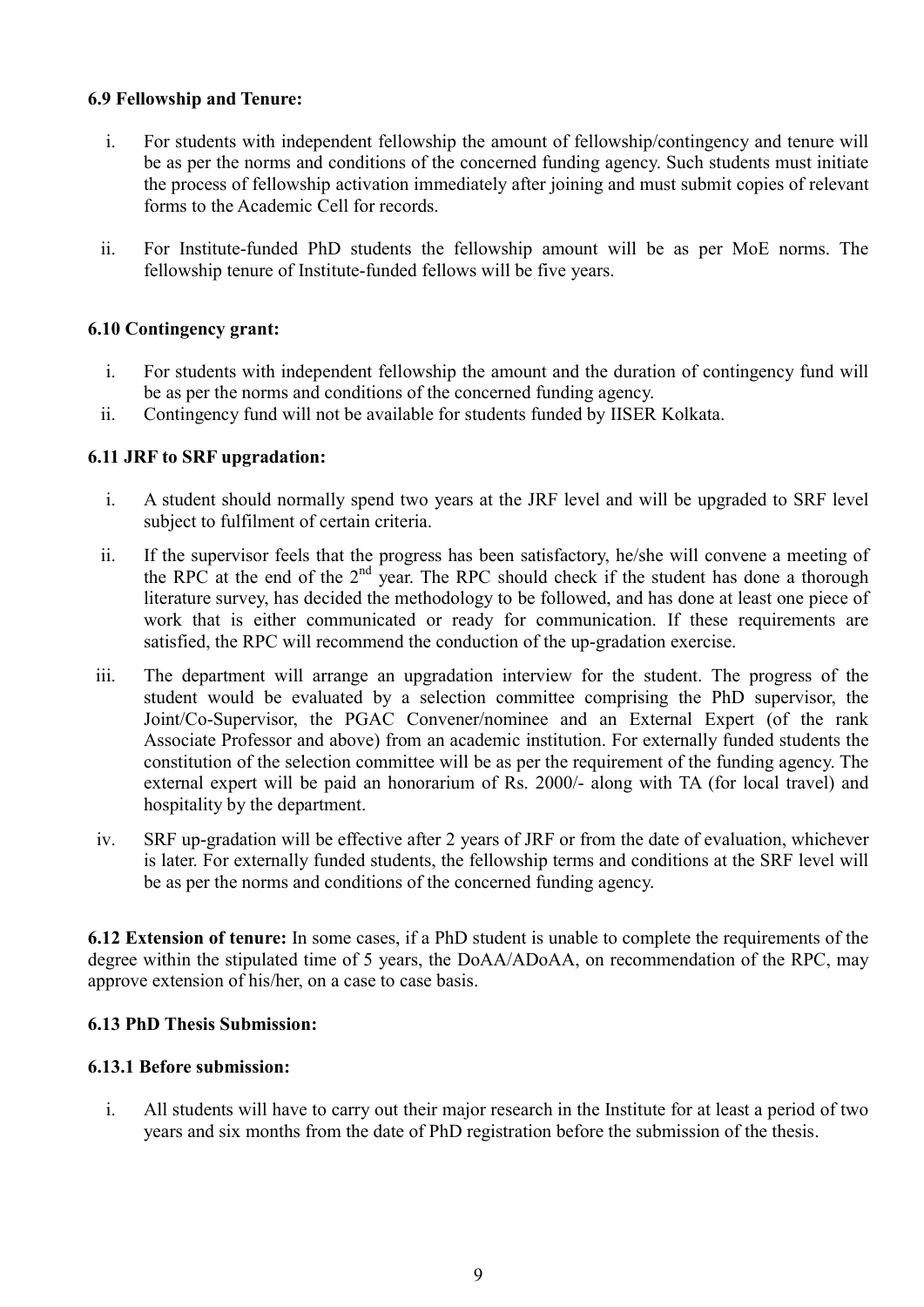- ii. When the supervisor feels that the thesis is ready for submission, he/she will convene a meeting of the RPC. If the RPC is convinced that the work done is sufficient for submission of the thesis, it will recommend conduction of the pre-submission open seminar.
- iii. Pre-submission open seminar can be organized by the PGAC only on recommendation of the concerned RPC. Upon satisfactory performance of a student in the pre-submission presentation, the PGAC will recommend submission of PhD thesis within three months. In case the student is unable to submit the thesis within this period due to unforeseen circumstances, an extension may be sought from the ADoAA/DoAA justifying the delay.
- iv. The thesis must be passed through plagiarism check software (such as 'Turnitin') and the student must ensure that, apart from quotations, no part of the thesis is copied from any published material other than the student's own papers.
- v. Every research fellow should have a paper published/accepted for publicationin a peer-reviewed journal before submission of the thesis.
- vi. As the peer reviewed conference proceedings are almost equivalent to the peer reviewed papers, these can be considered for obtaining a PhD degree in CDS.

#### 6.13.2 Thesis submission for evaluation:

- i. The thesis will be submitted online through a Google Doc. form by the Supervisor. The student will share the following documents with the Supervisor for further submission:
	- 1. PhD Thesis in pdf (format given below)
	- 2. Synopsis in pdf (format given below)
	- 3. Scanned copy of the RPC recommendation report
	- 4. Scanned copy of the Pre-submission report
	- 5. Scanned copy of the Payment proof of thesis submission fees [(10% of the SRF fellowship ( Rs. 3500/-)]
	- 6. Scanned copy of the Grade Card/Transcript
	- 7. Originality Checking Certificate (result page only)

If required the student may have to submit two spiral bound copies of the thesis to the Office of Academic Affairs.

The supervisor will request AR Academics for the link of the Google Doc. form via thesis@iiserkol.ac.in

ii. The Panel Form for reviewers' names suggested by the supervisor (and forwarded by the HoD and concerned PGAC member) should also be uploaded in the Google Doc form. The panel of reviewers should have a minimum of 4 names at the level of Professor or Associate Professor. They should be subject experts and active researchers with publications in the relevant areas in the last three years. It is preferred that the supervisor takes prior consent from the reviewer before empanelling him/her (this expedite the process). Care should be taken to avoid any conflict of interest. Research collaborators of the student or the supervisor should not be suggested as examiner of the thesis.

#### 6.14 Evaluation of the PhD Thesis:

i. The thesis will be evaluated by at least three independent reviewers including the supervisor – The external expert for the viva-voce will be chosen by the DoAA/ADoAA from the pre-selected external reviewers.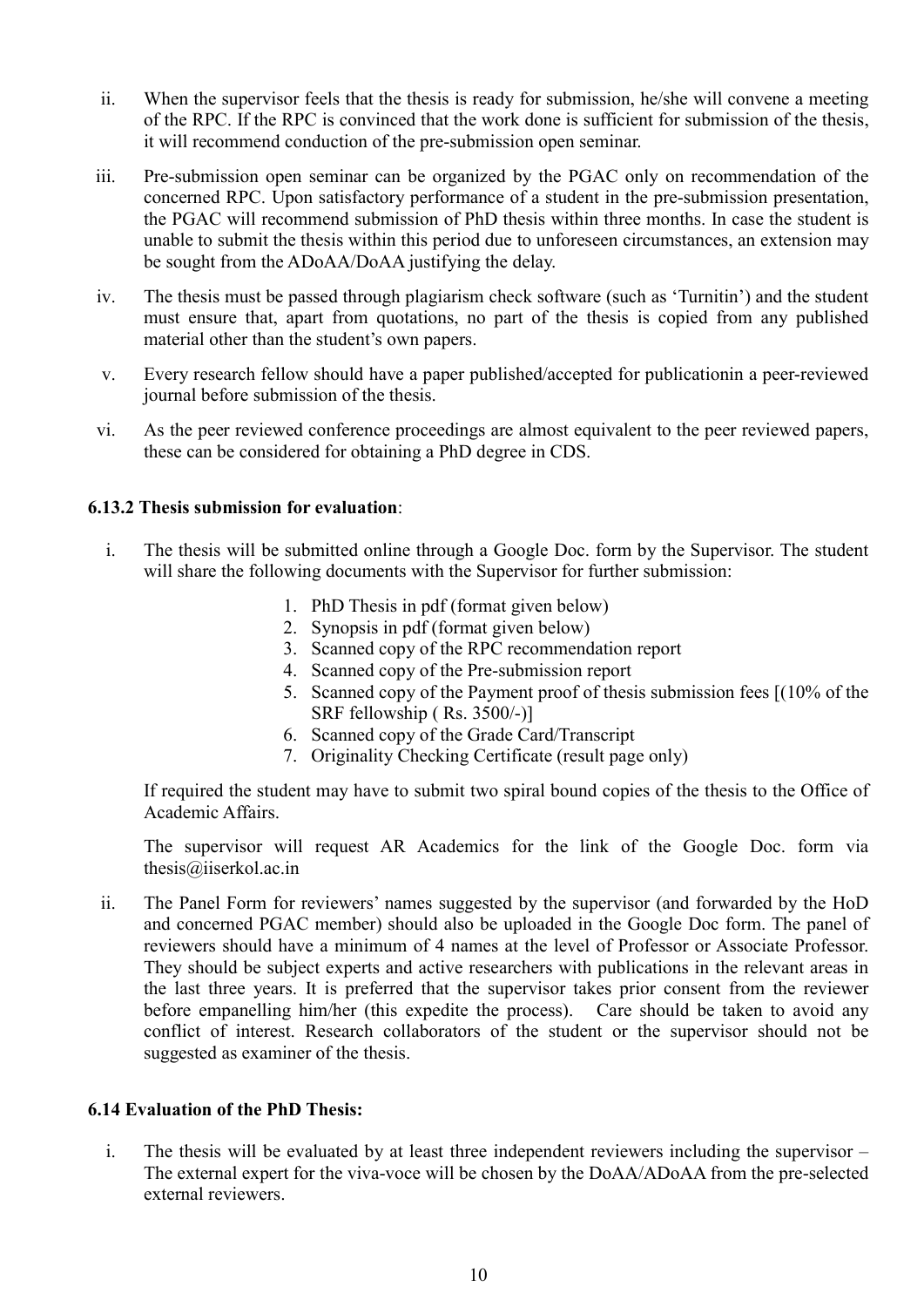- ii. The order of preference of the suggested reviewers will be chosen by the DoAA/ADoAA. The Assistant Registrar (Academic) will seek consent of the suggested reviewers to evaluate the thesis in the order of preference, by sending them the synopsis. If any of the suggested examiners refuses to act as a reviewer or does not respond within 7 days, the next preferred reviewer from the same panel will be contacted.
- iii. On receipt of consent, the Assistant Registrar (Academic) will send the thesis to the reviewers.
- iv. For evaluation of PhD thesis, an honorarium as per norms will be paid to the Indian and the foreign experts. (Presently for Indian expert it is Rs. 10000/- per person whereas for foreign expert it is USD 200/- per person, this amount may be revised from time to time.)
- v. The reviewers will be requested to submit their evaluation report (in the prescribed format) within 6 weeks from the date of receipt of the softcopy of the thesis. The PhD supervisor will also be formally asked to submit her/his report within the stipulated time.
- vi. If a reviewer is unable to send the report within the stipulated time of 6 weeks, reminders will be sent by the Assistant Registrar (Academic). If the reviewer does not respond in spite of repeated reminders, the DoAA/ADoAA may advise to send the thesis for evaluation to the next preferred reviewer from the panel. The reviewers should be specifically requested for a critical evaluation of the quality and the quantity of the research work embodied in the thesis. The reviewer has to select one of the following statements in the Evaluation Report (with space for additional comments overleaf):
	- (a) The thesis is recommended for the award of the degree without any correction.
	- (b) The thesis is recommended for the award of the degree provided the following points (as listed in a separate sheet) are clarified during viva-voce.
	- (c) The thesis is recommended for the award of the degree with minor revision (as listed in a separate sheet)
	- (d) Substantial revisions involving rewriting of one or more chapters are necessary (mentioned in detail in a separate sheet) without, however, doing any further research work.
	- (e) The thesis is not acceptable in the present form and needs to be rewritten. However, it reveals sufficient quality and quantity of work to warrant the student being given an opportunity for further research work and/or re-interpretation of results (see the separate sheet for details).
	- (f) The thesis is not recommended.
- vii. Upon receiving the reports, the DoAA/ADoAA will classify the reports into one of the following four categories:
	- (a) Category 1 (the thesis be accepted without any correction).
	- (b) Category 2 (thesis be accepted with minor revisions).
	- (c) Category 3 (major revision is suggested, resending the thesis (after correction) to the concerned reviewer(s)).
	- (d) Category 4 (a complete rejection).
- viii. Depending on the reports of the reviewers, the DoAA/ADoAA will decide whether the thesis can be accepted for viva voce or be rejected or be referred to a new reviewer. If one of the external reviewers recommends rejection, then an adjudicator from the same panel may be appointed.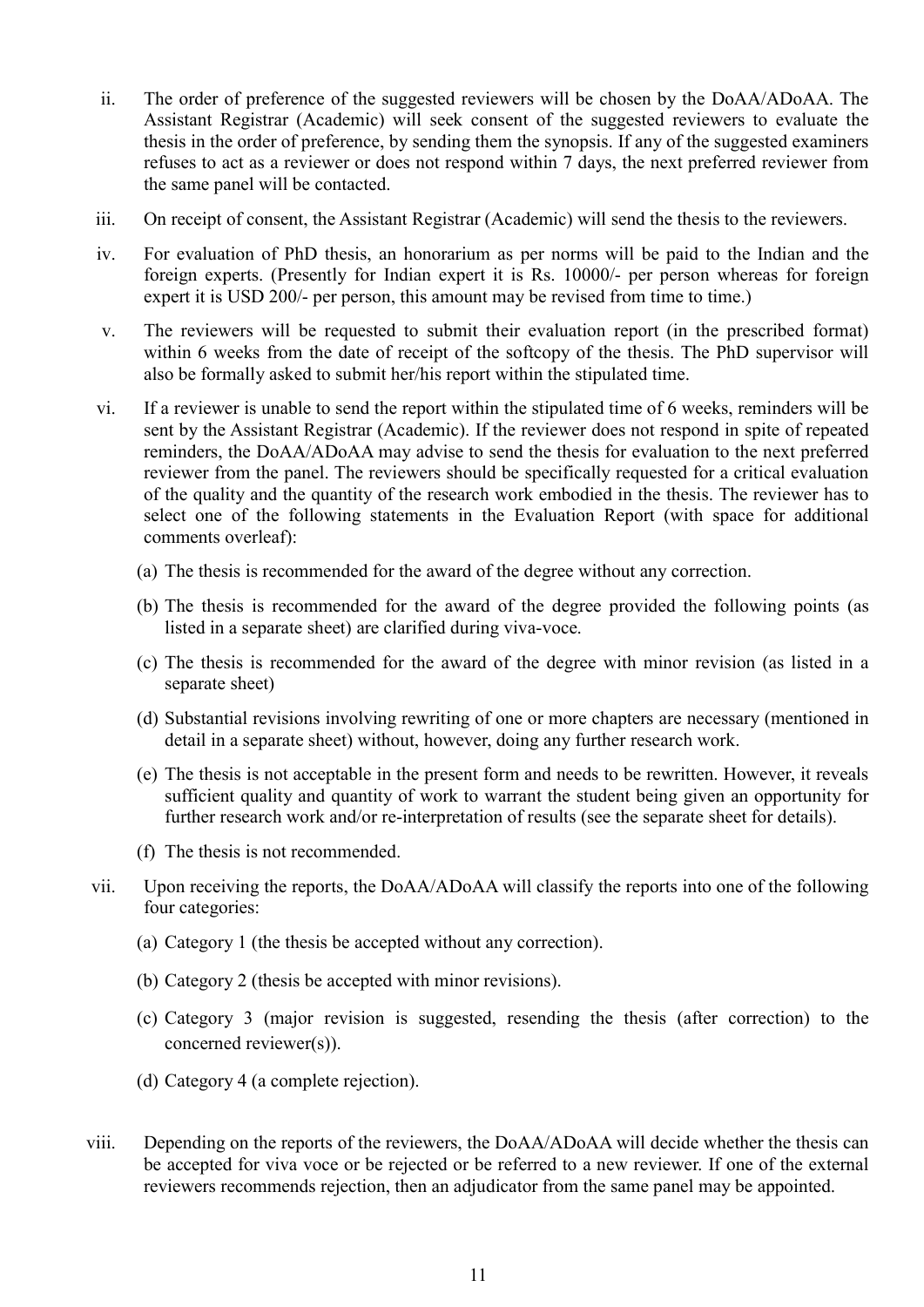- ix. Copies of the reports will be made available to the PhD supervisor(s) of the student concerned within a week of the receipt of the reviewers' reports, after classification of the same by DoAA/ADoAA.
- x. The supervisor must ensure that all the corrections including modifications/revisions suggested by the external reviewers have been incorporated by the student.
	- (a) If the report is classified as Category 1 or 2, the revised thesis must be submitted to the DoAA/ADoAA within 15 days;
	- (b) If the report is classified as Category 3, the revised thesis must reach the DoAA/ADoAA within three months. However, the ADoAA can extend the deadline of submission upon request.
- i. A thesis, if rejected, may be resubmitted once only after revision, not earlier than 1 year and not later than 2 years from the date of such intimation to the student by the DoAA/ADoAA. The thesis so resubmitted may be examined by the same reviewers or by new reviewers (as the DoAA/ADoAA decides). The procedure after receiving the new reports should be the same as above.
- ii. Rejection even after resubmission will disqualify the student from further consideration for the award of the PhD degree in the topic chosen.

#### 6.15 Final Viva Voce:

i. Time schedule for conducting viva-voce after categorization of the thesis by the Competent Authority:

| <b>Sl. No.</b> | <b>Category of the Thesis</b>             | Time schedule for conducting viva-voce    |
|----------------|-------------------------------------------|-------------------------------------------|
|                | Accepted for Viva Voce                    | Within 3 months of sharing the reports by |
|                |                                           | the Academic Office                       |
| 2.             | Accepted for Viva Voce with minor         | Within 6 months of sharing the reports by |
|                | corrections                               | the Academic Office                       |
| 3.             | To be resent to the concerned reviewer(s) | The Process is to be completed within one |
|                |                                           | year of the submission of the thesis      |
| 4.             | Referred to another reviewer              | The Process is to be completed within one |
|                |                                           | year of the submission of the thesis      |
|                | Rejected                                  | Resubmission within 2 yrs.                |

- For options 3, 4  $\&$  5 registration is to be continued. In case the student resigns after submission of the thesis, he/she has to re-register to the programme.
- If the time period is not followed the student has to continue his/her registration.
- The maximum tenure of registration is 8 yrs.
- ii. For categories 1 and 2 above, the PGAC will organize his/her final viva voce (in form of an open seminar), with intimation to the Academic Cell at least 7 working days in advance.
- iii. The Academic Cell will send out a formal invitation to the external reviewer chosen for the vivavoce, who is expected to conduct the viva voce in the presence of the Supervisor and Cosupervisor (if any), Head of the Department and the departmental PGAC convener.
- iv. The viva-voce may be either through online or offline mode. It may be decided by the supervisor and co-supervisor (if any) in consultation with the HoD and the departmental PGAC convener. The DoAA/ADoAA will be the approving authority.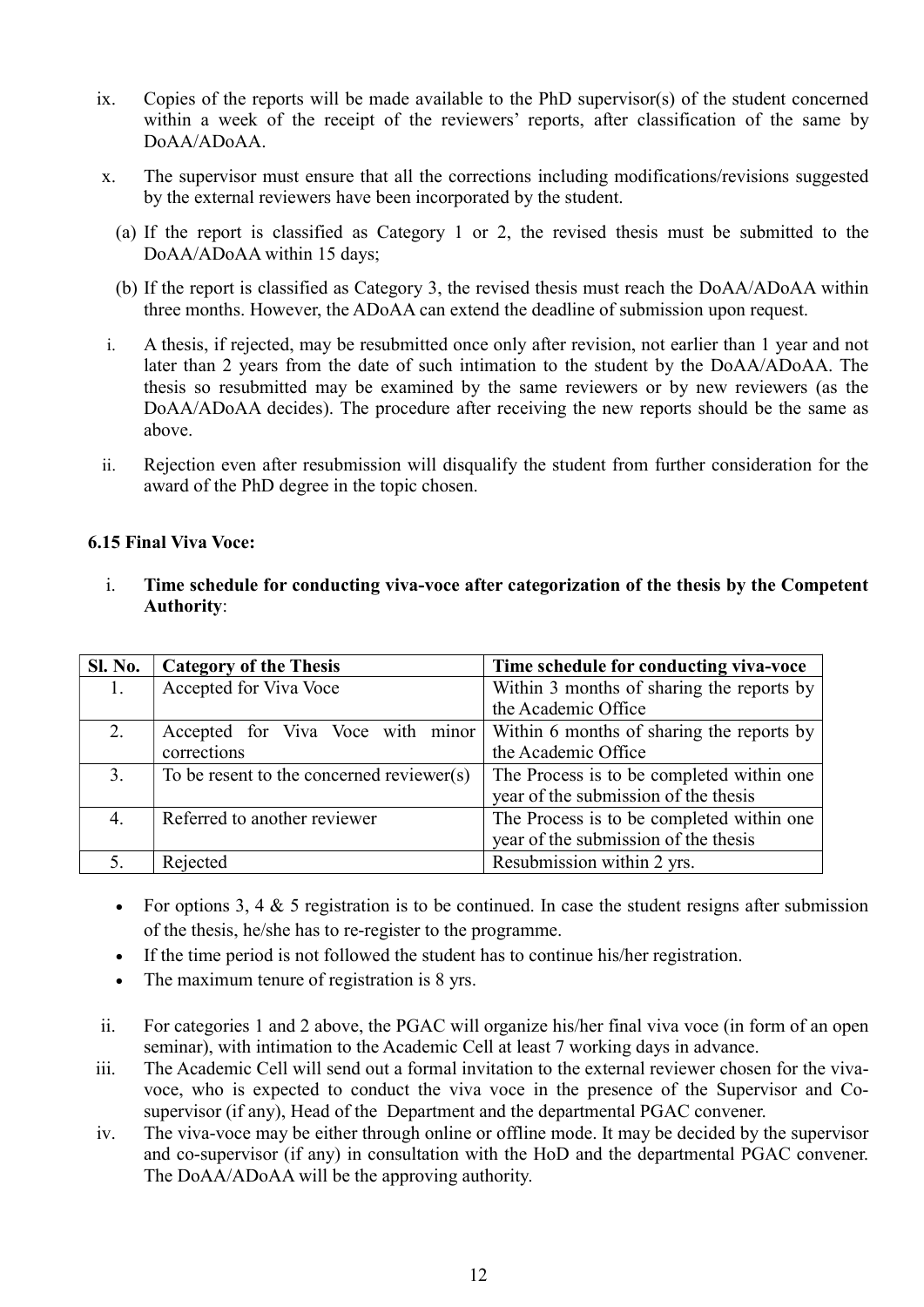- v. The final report of the viva voce signed by the supervisor and co-supervisor (if any), the external examiner, the HoD and the departmental PGAC convener along with the final copies of thesis (1 hardbound along with a declaration of receipt from the supervisor + the electronic version) are to be submitted within 7 working days from the date of viva voce to the ADoAA, who will place it in the subsequent Senate meeting for approval of the award of the PhD degree.
- vi. The external examiner shall be entitled to an honorarium of Rs 5,000/-(equivalent amount in US dollars for the foreign expert). In addition her/his travel (economy class airfare for domestic travels only) and local hospitality will be covered by the institute as per GoI norms.

## 6.16 Award of PhD Degree:

On receipt of the approval of the Senate, the PhD degree may be conferred in the next convocation. Upon request of the student, a provisional certificate may be issued by the DoAA/ADoAA based on the final report of the viva voce provided the student has obtained the 'No Dues' clearance.

## 6.17 Leave Rules:

6.17.1 The leave sanctioning authority for PhD students will be the DoAA/ADoAA. All applications should be routed through the respective supervisor, PGAC convener and the HoD. The PhD students receiving fellowships from the external funding agency will require permission from the respective funding agency as well as the DoAA/ADoAA, for any long leave exceeding 30 days.

The PhD students are entitled for the following categories of leave:

## 6.17.2 Ordinary Leave:

- i. A PhD student is eligible for 30 days leave with fellowship for each completed year from the date of his/her joining. This includes medical leave. Saturdays, Sundays and holidays during the leave period are counted towards leave, except for prefixed or suffixed holidays. The leave will be treated as part of the student's tenure.
- ii. For IISER-K fellowship holders the DoAA/ADoAA can sanction leave without fellowship under exceptional circumstances. For students funded by external funding agencies, approval from the concerned funding agency is mandatory.
- iii. In case a student proceeds on leave before termination of Fellowship, he/she must join back before the expiry of tenure; failing which the tenure will be deemed to have terminated with effect from the date he/she proceeded on leave. A joining report should be communicated to the DoAA/ADoAA, in case of leave for more than seven days.

## 6.17.3 Academic Leave:

- i. PhD students may be allowed to attend Seminars / Conferences / Workshops / Training / Shortterm courses etc. The duration of the leave will be decided based on the recommendation of the supervisor.
- ii. Any visit outside the country to attend Seminars/Conferences/Workshops/ Training/ Short-term courses etc. must be intimated to the external funding agencies well in advance.
- iii. The fieldwork such as data collection, survey work / going to laboratories of other Institutes for use of instruments will be treated as 'on duty leave'.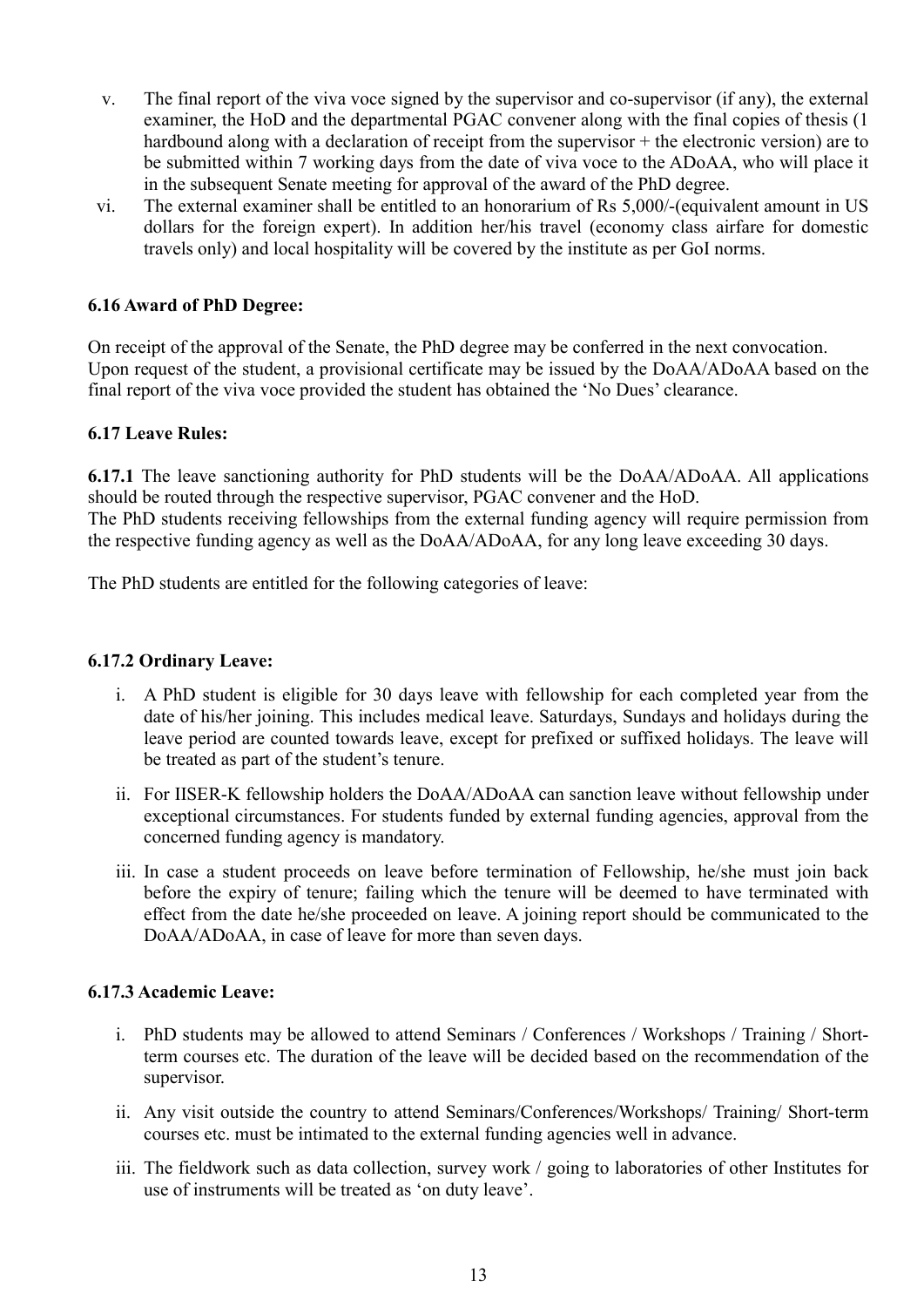## 6.17.4 Maternity/Paternity Leave:

- i. Women students with less than two surviving children are entitled to full fellowship plus HRA (if applicable) during the period of absence up to 180 days on the grounds of maternity. The fellowship amount for leave period will be paid after the student resumes duty and submits a medical certificate in support of actual confinement. It is expected that the student will make up any deficiency in research progress during the remaining part of the tenure.
- ii. Male students with less than two surviving children are entitled to15 days of paternity leave during the confinement of his wife on submission of relevant documentary proof.

#### 6.18 Conduct and Discipline:

Rules and regulations for conduct and discipline are common to all students of IISER Kolkata and will be informed to the PhD students at the time of their joining in form of an undertaking (Institute byelaws). Failure to abide by these rules will lead to disciplinary action. Unauthorized absence for more than a month, as communicated by the concerned supervisor/department through monthly attendance sheets, may lead to a reduction of the fellowship amount, suspension, or termination.

#### 6.19 Termination of Studentship:

The PhD studentship is liable to be terminated in the following events –

- i. Giving false information at the time of application / admission / registration
- ii. Failure to complete the course work requirement
- iii. Not conforming to the regulations of the Programme
- iv. Consistent lack of progress in research
- v. Involved in any form of academic misconduct, e.g., plagiarism/data fabrication
- vi. Violation of conduct and discipline rules of the Institute
- vii. Not submitting the thesis within the stipulated period
- viii. Not enrolling for a semester within stipulated dates

Note: The Senate may make further amendments to the Rules and Regulations, if required. The amendment and the revised Rules and Regulations will be reflected in the revised Guidelines. The PhD Rules and Regulations will be automatically applicable to the Integrated PhD students from

third year onwards.

#### 6.20 Final Thesis:

6.20.1 An electronic version of the thesis and one copy of hard bound thesis along with a declaration from the supervisor that he/she has received his/her copy from the student, should be submitted to the Academic Office within 7 days of the viva voce/as directed by the Office of Academic Affairs.

6.20.2 The thesis must be passed through 'Turnitin'/other reputed software for plagiarism check and the student must ensure that, apart from quotations, no part of the thesis is copied from any published material other than the student's own papers.

#### 6.20.3 Format:

- i. Page Size: A4/Back to Back
- ii. Binding: Spiral binding at the time of submission, hard bound after the time of defence
- iii. Cover:
	- (a) Colour: Black
	- (b) The top should have title of the thesis, the name of the student, the year of completion and the Institute's name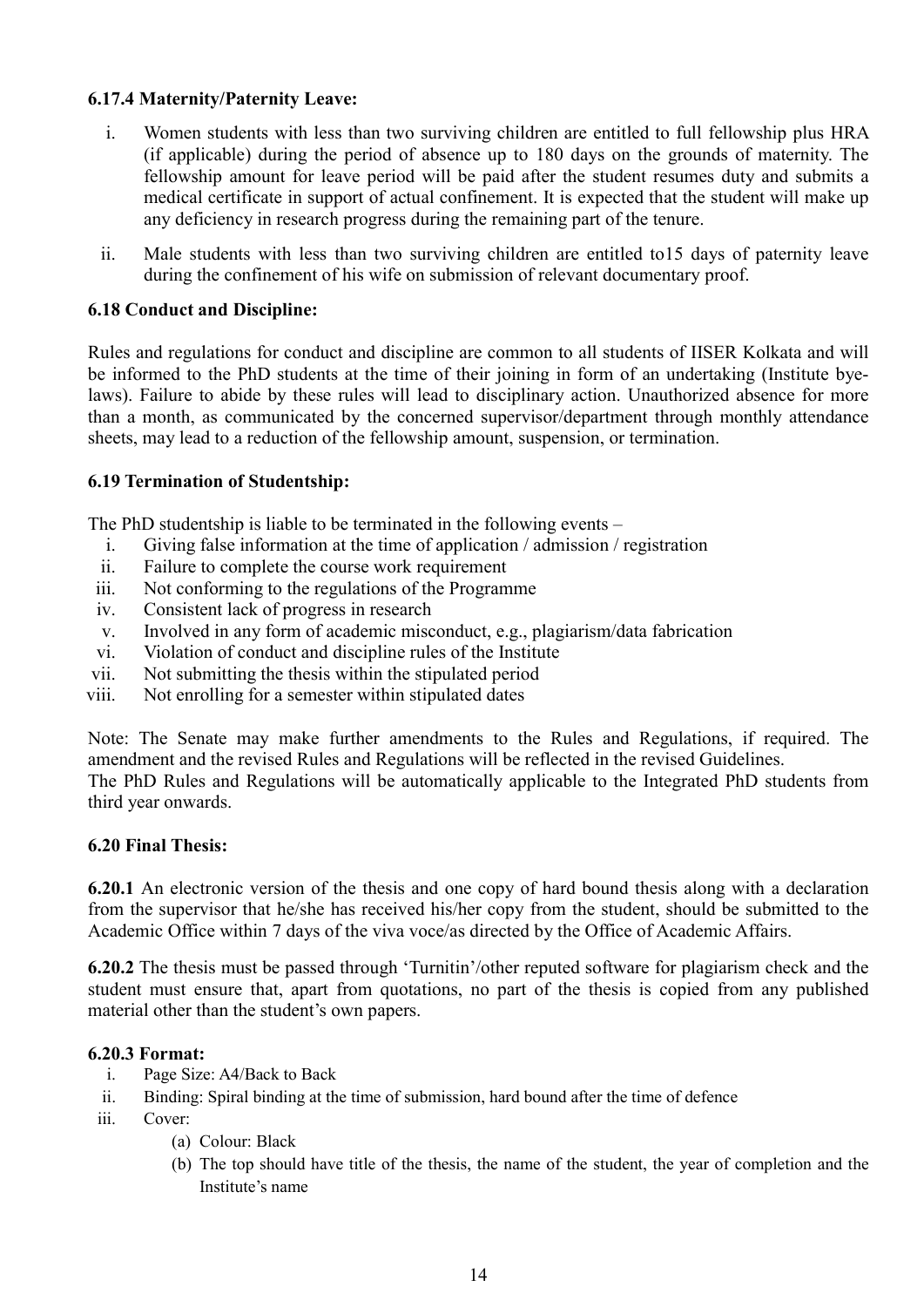- (c) The backbone should have the title of the thesis, the student's name, and the year of completion.
- iv. Font type and Size: Times New Roman, 12 Pts. or any other equivalent font size.
- v. Line Spacing: 1.5
- vi. The front page should have the following information with centre alignment:
	- (a) Title of the Thesis
	- (b) Name of the degree
	- (c) Name of the student
	- (d) Roll No. of the student
	- (e) Name of the Supervisor
	- (f) Name of the Co-Supervisor if any
	- (g) Name of the Department
	- (h) Name of the Institute with its Logo
	- (i) Month, Year
- vii. Declaration of the student with his/her signature on academic integrity and copyright (template given below)
- viii. Certificate of the Supervisor with his signature (template given below)
- ix. Acknowledgement (not more than two pages)
- x. Dedication (optional)
- xi. Abstract
- xii. Chapters, starting with 'Introduction" and ending with "Conclusion"
- xiii. References
- xiv. The electronic version should have the following information:
	- (a) Name and Roll No. of the student
	- (b) Title of the Thesis
	- (c) Month, Year

#### 6.20.4 Template of Declaration by the student

## Declaration by the student

Date:

I, Mr./Ms. \_\_\_\_\_\_\_\_\_\_\_\_\_\_\_\_\_ Registration No. \_\_\_\_\_\_\_\_ dated \_\_\_\_\_\_\_\_, a student of the Department of of the Integrated PhD Programme/ PhD Programme of IISER Kolkata, hereby declare that this thesis is my own work and, to the best of my knowledge, it neither contains materials previously published or written by any other person, nor has it been submitted for any degree/diploma or any other academic award anywhere before. I have used the originality checking service to prevent inappropriate copying.

I also declare that all copyrighted material incorporated into this thesis is in compliance with the Indian Copyright Act, 1957 (amended in 2012) and that I have received written permission from the copyright owners for my use of their work.

I hereby grant permission to IISER Kolkata to store the thesis in a database which can be accessed by others.

Signature Name Department of Indian Institute of Science Education and Research Kolkata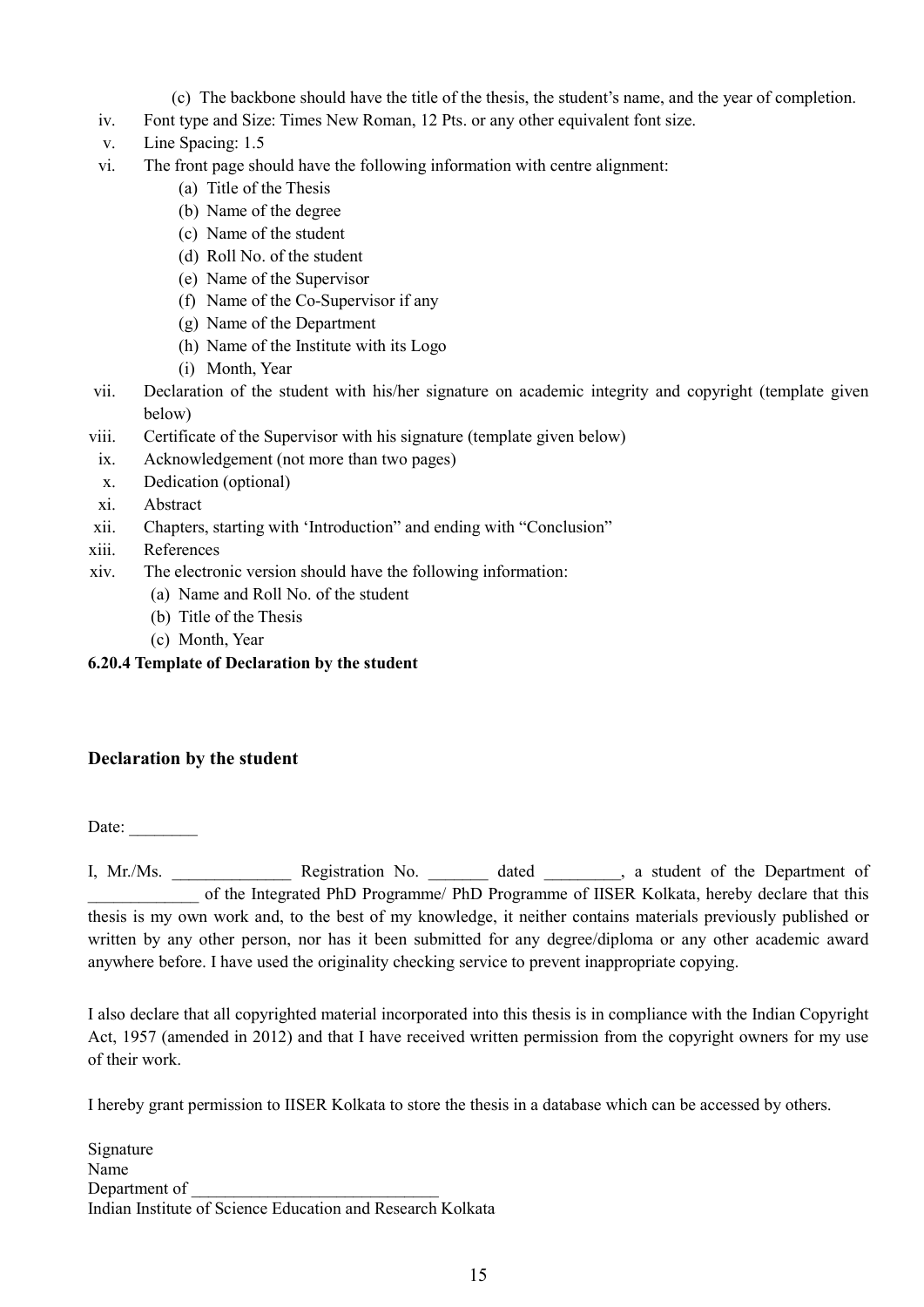6.20.5 Template of Certificate from the Supervisor

#### Certificate from the Supervisor

Date: \_\_\_\_\_\_\_\_

This is to certify that the thesis titled "<br>
"submitted by" Mr./Ms. Registration No. \_\_\_\_\_\_\_\_ dated \_\_\_\_\_\_\_, a student of the Department of of the Integrated PhD Programme/ PhD Programme of IISER Kolkata, is based upon his/her own research work under my supervision. I also certify,to the best of my knowledge, that neither the thesis nor any part of it has been submitted for any degree/diploma or any other academic award anywhere before. In my opinion, the thesis fulfils the requirement for the award of the degree of Doctor of Philosophy.

---------------------------------------------------------------------------------------------------------------------------

Signature Name Professor/Associate Professor/Assistant Professor Department of Indian Institute of Science Education and Research Kolkata